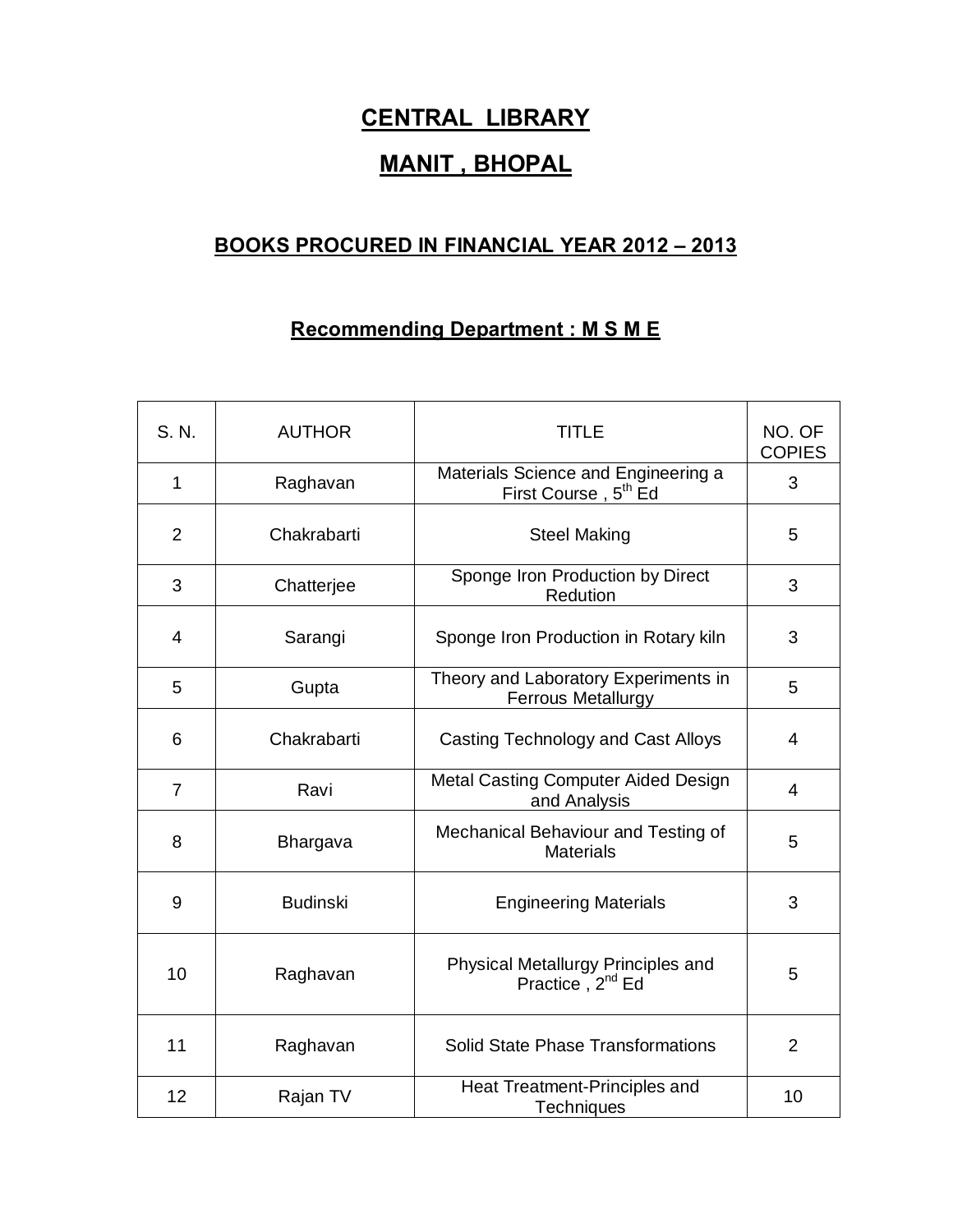| 13 | Angelo            | <b>Powder Metallurgy</b>                                                                    | 5              |
|----|-------------------|---------------------------------------------------------------------------------------------|----------------|
| 14 | Datta Bk          | Power Metallurgy: An Advanced<br><b>Technique Processing Engineering</b><br><b>Materals</b> | 5              |
| 15 | <b>Mukherjees</b> | <b>Metal Fabrication Technology</b>                                                         | 3              |
| 16 | Surender          | <b>Technology of Metal Forming Processes</b>                                                | 5              |
| 17 | Anantharama       | Mass Transfer: Theory and Practice                                                          | 3              |
| 18 | Dutta             | Heat Transfer principles and<br>Applications                                                | 2              |
| 19 | Angelo            | <b>Powder Metallurgy</b>                                                                    | 3              |
| 20 | Chakrabarti       | Casting Technology and Cast Alloys                                                          | 2              |
| 21 | Datta Bk          | Power Metallurgy: An Advanced<br><b>Technique Processing Engineering</b><br><b>Materals</b> | 3              |
| 22 | Kaushish          | <b>Manufacturing Process</b>                                                                | 3              |
| 23 | Khan              | Manufacture Science                                                                         | 3              |
| 24 | Kibbe             | Machine Tool practices                                                                      | $\overline{2}$ |
| 25 | Lindberg          | Processes and Materials of Manufacture<br>, 4 <sup>th</sup> Ed                              | $\overline{2}$ |
| 26 | <b>Mukherjees</b> | <b>Metal Fabrication Technology</b>                                                         | 3              |
| 27 | Parashar          | Cellular Manufacturing Systems An<br>Integrated Approach                                    | 1              |
| 28 | Parashar          | Elements of Manufacturing processes                                                         | 3              |
| 29 | Rai-Choudhury     | MEMS and MOEMS Technology and<br>Applications                                               | $\mathbf{1}$   |
| 30 | Rajan TV          | Heat Treatment. Principles and<br>Techniques                                                | 3              |
| 31 | Ravi              | Metal Casting Computer . Aided Design<br>and Analysis                                       | 3              |